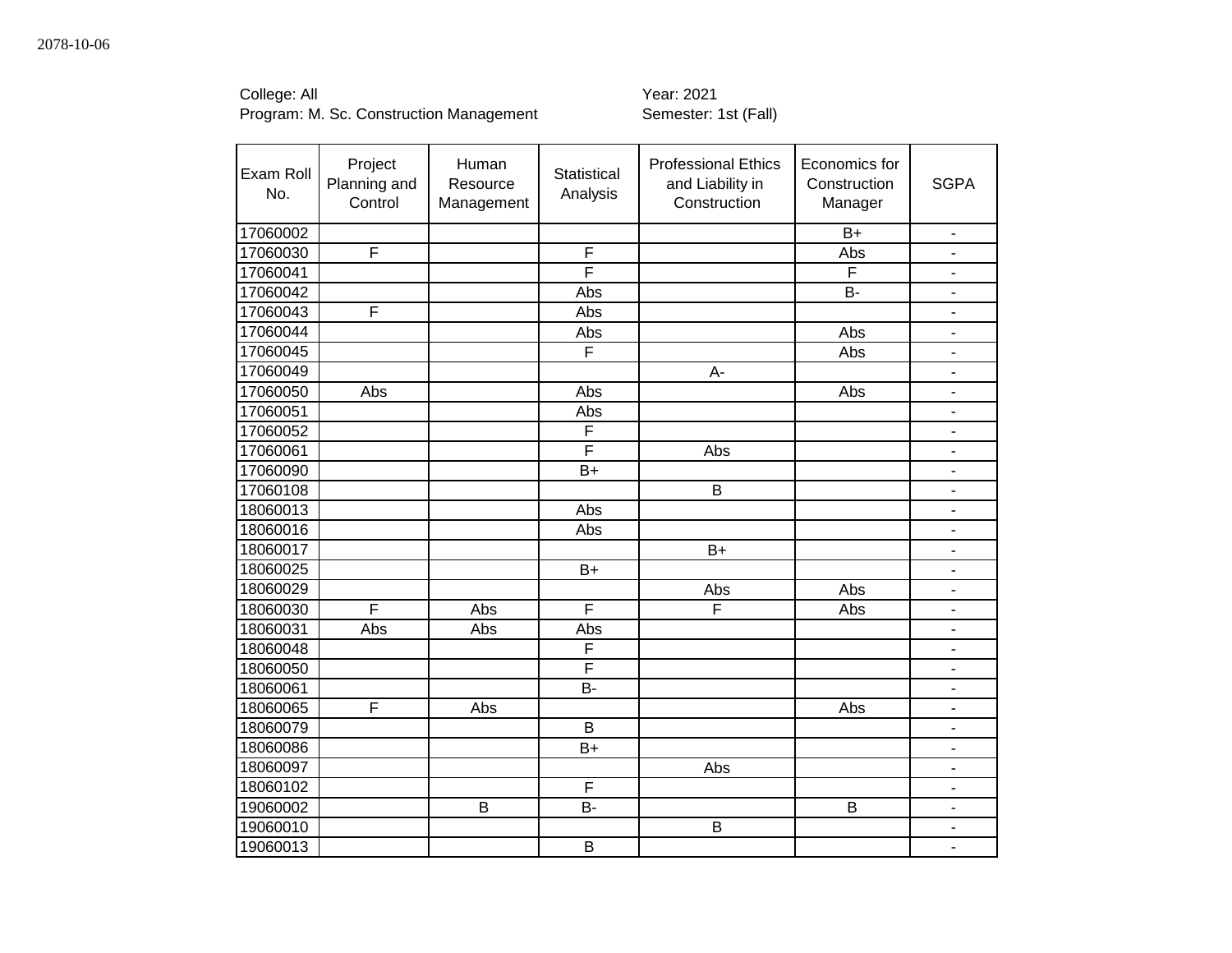| Exam Roll<br>No. | Project<br>Planning and<br>Control | Human<br>Resource<br>Management | <b>Statistical</b><br>Analysis | <b>Professional Ethics</b><br>and Liability in<br>Construction | Economics for<br>Construction<br>Manager | <b>SGPA</b>              |
|------------------|------------------------------------|---------------------------------|--------------------------------|----------------------------------------------------------------|------------------------------------------|--------------------------|
| 19060015         |                                    | B                               | B                              |                                                                |                                          | $\overline{\phantom{0}}$ |
| 19060018         |                                    |                                 |                                |                                                                | Abs                                      |                          |
| 19060022         |                                    | B                               |                                | $B+$                                                           | B                                        | -                        |
| 19060025         |                                    |                                 | A-                             |                                                                |                                          | ٠                        |
| 19060026         |                                    |                                 | Abs                            |                                                                |                                          | $\overline{\phantom{0}}$ |
| 19060031         |                                    |                                 | Abs                            |                                                                |                                          | ä,                       |
| 19060032         |                                    |                                 |                                | Abs                                                            |                                          | $\overline{\phantom{0}}$ |
| 19060037         |                                    |                                 |                                |                                                                | Abs                                      | ٠                        |
| 19060043         |                                    |                                 | Abs                            |                                                                |                                          | $\overline{a}$           |
| 19060045         |                                    | F                               | F                              |                                                                | F                                        | ٠                        |
| 19060048         |                                    |                                 | F                              |                                                                | F                                        | ä,                       |
| 19060050         | Abs                                |                                 |                                |                                                                | Abs                                      | $\overline{a}$           |
| 19060052         |                                    | B-                              |                                |                                                                |                                          | $\overline{\phantom{0}}$ |
| 19060061         |                                    |                                 |                                |                                                                | $\overline{F}$                           | $\overline{\phantom{0}}$ |
| 19060071         |                                    |                                 | Abs                            |                                                                |                                          | $\overline{\phantom{0}}$ |
| 19060072         |                                    |                                 |                                |                                                                | <b>B-</b>                                | -                        |
| 19060078         |                                    |                                 | F                              |                                                                |                                          | $\blacksquare$           |
| 19060104         |                                    | B                               |                                | B                                                              |                                          | $\overline{\phantom{0}}$ |
| 19060109         |                                    |                                 | Abs                            |                                                                | Abs                                      | ٠                        |
| 19060124         |                                    |                                 | Abs                            |                                                                |                                          | ä,                       |
| 19060132         |                                    |                                 | Abs                            |                                                                |                                          | ä,                       |
| 20060004         |                                    |                                 | F                              |                                                                | F                                        |                          |
| 20060005         |                                    |                                 | F                              |                                                                |                                          | ä,                       |
| 20060009         |                                    | Abs                             | Abs                            |                                                                | Abs                                      | ä,                       |
| 20060012         | A                                  |                                 | <b>B-</b>                      |                                                                |                                          | ÷,                       |
| 20060017         | B                                  |                                 |                                |                                                                | Abs                                      | ÷,                       |
| 20060027         |                                    |                                 |                                |                                                                | F                                        | ٠                        |
| 20060035         |                                    |                                 |                                |                                                                | Abs                                      | $\overline{\phantom{0}}$ |
| 20060037         |                                    |                                 | B                              |                                                                | F                                        | ٠                        |
| 20060038         |                                    |                                 | Abs                            | $B+$                                                           |                                          | ٠                        |
| 20060040         |                                    |                                 | Expelled                       |                                                                | <b>B-</b>                                | $\overline{\phantom{0}}$ |
| 20060042         |                                    |                                 | F                              |                                                                |                                          | ÷,                       |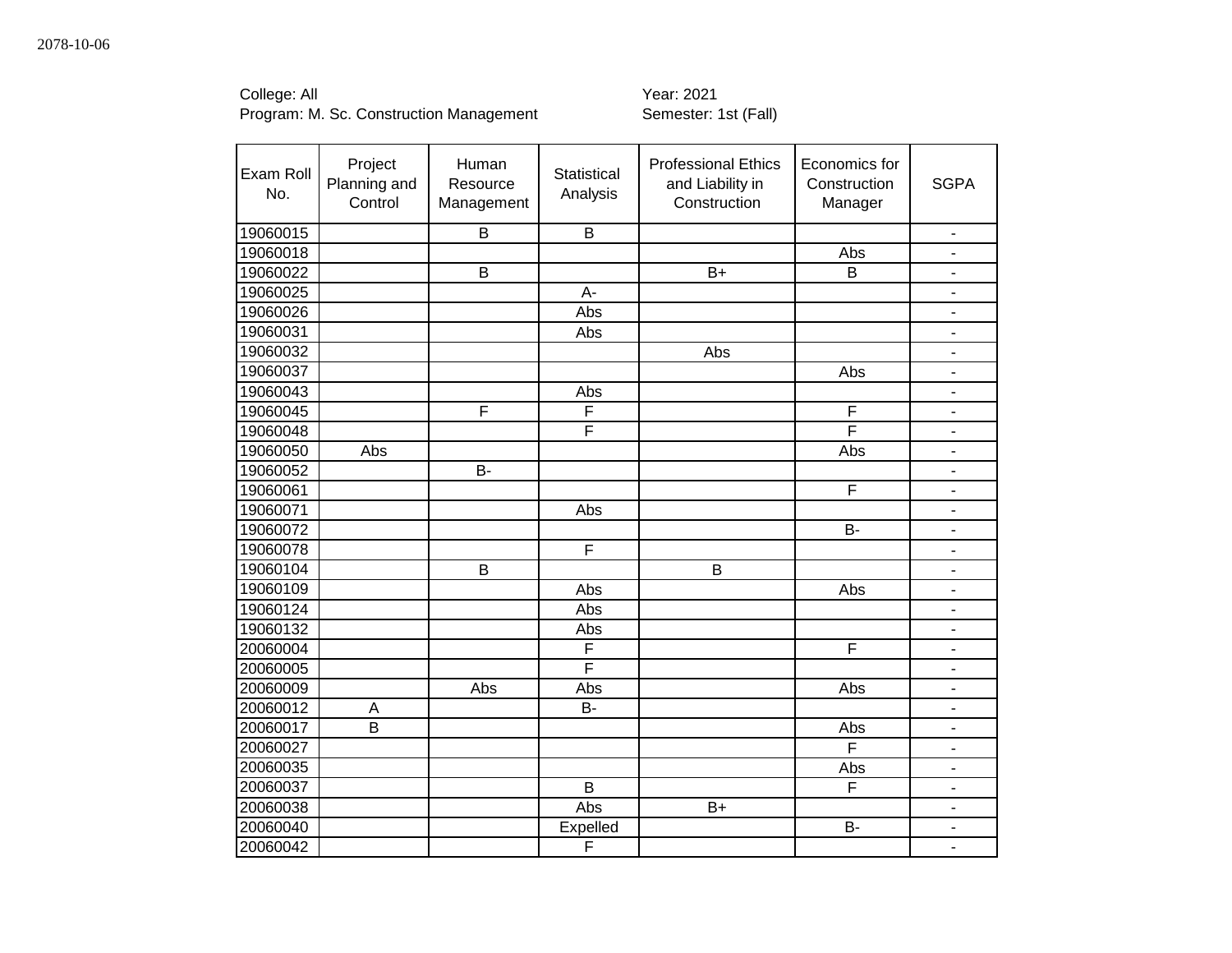College: All Year: 2021

| Exam Roll<br>No. | Project<br>Planning and<br>Control | Human<br>Resource<br>Management | Statistical<br>Analysis | <b>Professional Ethics</b><br>and Liability in<br>Construction | Economics for<br>Construction<br>Manager | <b>SGPA</b>                  |
|------------------|------------------------------------|---------------------------------|-------------------------|----------------------------------------------------------------|------------------------------------------|------------------------------|
| 20060051         |                                    |                                 | Expelled                |                                                                |                                          | $\blacksquare$               |
| 20060060         |                                    |                                 | F                       | B-                                                             |                                          |                              |
| 20060062         | F                                  |                                 | B                       |                                                                |                                          | $\overline{\phantom{m}}$     |
| 20060064         |                                    |                                 | B-                      |                                                                |                                          | $\overline{\phantom{a}}$     |
| 20060065         |                                    |                                 | A-                      |                                                                |                                          | $\qquad \qquad \blacksquare$ |
| 20060066         | F                                  | $C+$                            |                         |                                                                |                                          | $\overline{\phantom{a}}$     |
| 20060079         |                                    |                                 | B                       |                                                                | <b>B-</b>                                | $\overline{\phantom{a}}$     |
| 20060080         |                                    |                                 | Abs                     |                                                                | Abs                                      | $\blacksquare$               |
| 20060081         |                                    |                                 |                         | F                                                              | <b>B-</b>                                | $\overline{\phantom{a}}$     |
| 20060082         |                                    |                                 | F                       |                                                                |                                          | $\overline{\phantom{a}}$     |
| 20060085         |                                    | Abs                             |                         |                                                                |                                          | ÷,                           |
| 20060087         |                                    |                                 |                         |                                                                | Abs                                      | ä,                           |
| 20060089         |                                    |                                 | Abs                     |                                                                |                                          | $\overline{\phantom{a}}$     |
| 20060090         |                                    |                                 | <b>NQ</b>               | <b>NQ</b>                                                      | <b>NQ</b>                                | $\blacksquare$               |
| 20060091         | <b>NQ</b>                          |                                 |                         |                                                                | A-                                       | $\overline{\phantom{a}}$     |
| 20060092         | Abs                                | Abs                             |                         |                                                                | Abs                                      | $\blacksquare$               |
| 20060093         |                                    |                                 | F                       | <b>NQ</b>                                                      |                                          | ä,                           |
| 20060096         |                                    | B-                              |                         |                                                                |                                          | #N/A                         |
| 20060103         |                                    | <b>B-</b>                       |                         |                                                                |                                          |                              |
| 20060106         |                                    | B                               |                         |                                                                |                                          | $\overline{\phantom{a}}$     |
| 20060107         |                                    | <b>B-</b>                       | Abs                     |                                                                |                                          | $\blacksquare$               |
| 20060108         | F                                  | F                               |                         |                                                                | F                                        | $\blacksquare$               |
| 20060113         |                                    | Abs                             | Abs                     |                                                                | Abs                                      | ÷,                           |
| 20060119         | F                                  |                                 |                         | Abs                                                            | $B -$                                    | ä,                           |
| 20060120         |                                    |                                 | Abs                     |                                                                |                                          | $\blacksquare$               |
| 20060121         |                                    | B-                              |                         |                                                                |                                          |                              |
| 20060122         |                                    |                                 | Abs                     |                                                                |                                          | $\overline{\phantom{m}}$     |
| 20060123         |                                    | $B+$                            |                         |                                                                | $B+$                                     | $\qquad \qquad \blacksquare$ |
| 20060126         |                                    | Abs                             |                         |                                                                |                                          | $\overline{\phantom{a}}$     |
| 20060131         |                                    | B                               |                         |                                                                | $B+$                                     | ä,                           |
| 20060141         |                                    | Abs                             |                         |                                                                |                                          | ÷,                           |
| 20060146         |                                    | A-                              |                         | Abs                                                            | $B+$                                     |                              |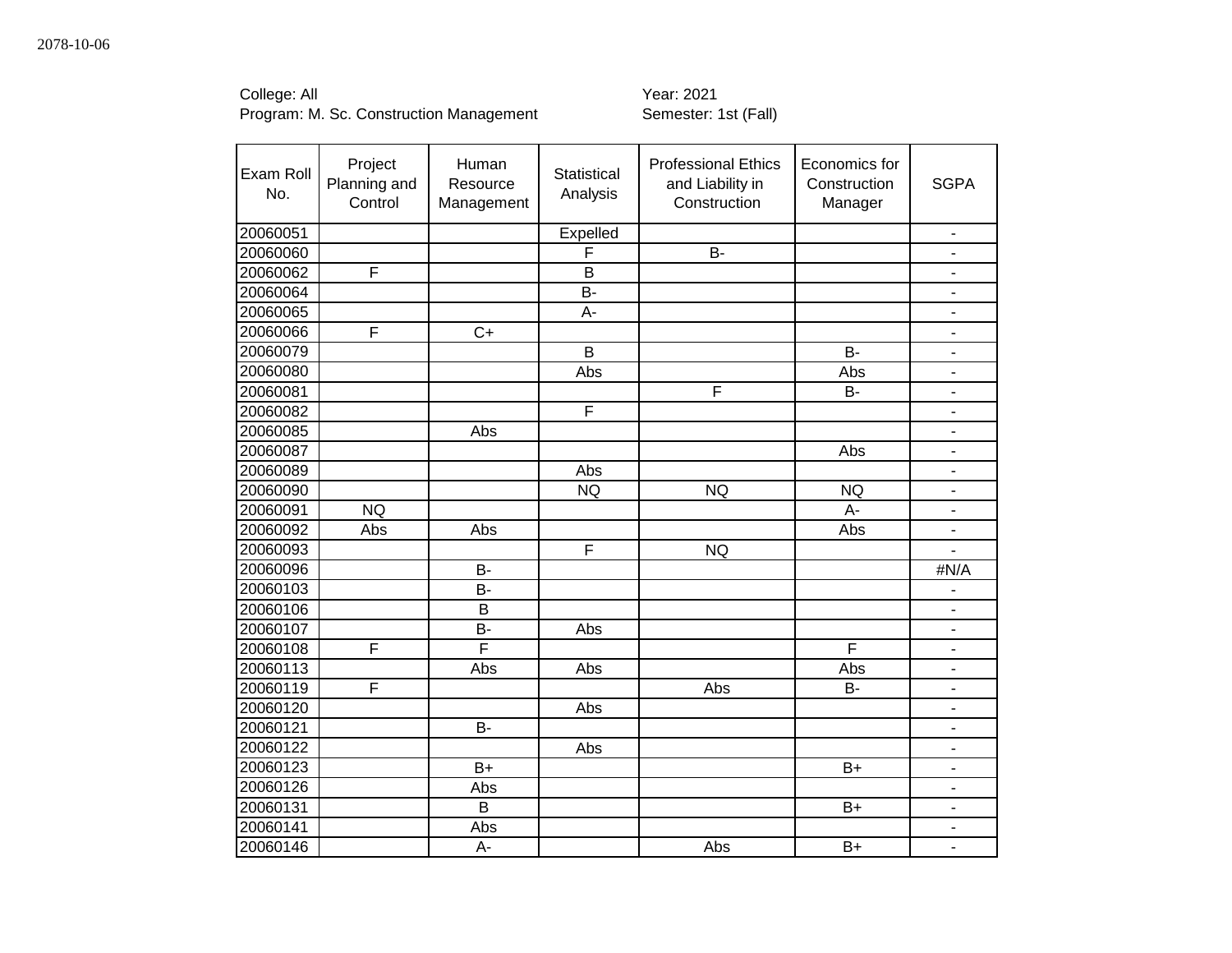| Exam Roll<br>No. | Project<br>Planning and<br>Control | Human<br>Resource<br>Management | <b>Statistical</b><br>Analysis | <b>Professional Ethics</b><br>and Liability in<br>Construction | Economics for<br>Construction<br>Manager | <b>SGPA</b>              |
|------------------|------------------------------------|---------------------------------|--------------------------------|----------------------------------------------------------------|------------------------------------------|--------------------------|
| 20060147         |                                    | F                               |                                |                                                                |                                          | $\blacksquare$           |
| 20060153         |                                    |                                 |                                |                                                                | Abs                                      |                          |
| 20060154         |                                    | Abs                             |                                |                                                                |                                          | $\overline{\phantom{m}}$ |
| 20060155         | F                                  | <b>B-</b>                       |                                | F                                                              |                                          | $\overline{\phantom{a}}$ |
| 20060156         | Abs                                | Abs                             |                                |                                                                |                                          | -                        |
| 20060158         |                                    | Abs                             |                                | B                                                              | Abs                                      | -                        |
| 20060160         | F                                  |                                 | Abs                            |                                                                | B-                                       | -                        |
| 20060161         |                                    |                                 | F                              |                                                                |                                          | ÷,                       |
| 20060164         |                                    |                                 | Abs                            | B                                                              | F                                        | $\blacksquare$           |
| 20060166         | Abs                                | B                               | F                              |                                                                |                                          | $\overline{\phantom{a}}$ |
| 20060167         | F                                  | B                               | Abs                            |                                                                |                                          | $\blacksquare$           |
| 20060168         |                                    |                                 | Abs                            |                                                                | B-                                       | ä,                       |
| 20060172         |                                    |                                 | Abs                            |                                                                | F                                        | L.                       |
| 20060176         |                                    |                                 | Abs                            |                                                                |                                          | L.                       |
| 20060177         |                                    |                                 | Abs                            | Abs                                                            | F                                        | $\overline{\phantom{m}}$ |
| 20060178         | F                                  | F                               |                                |                                                                | F                                        | $\overline{\phantom{0}}$ |
| 20060181         |                                    |                                 | Abs                            |                                                                | F                                        | $\overline{\phantom{a}}$ |
| 20060185         | Abs                                |                                 |                                |                                                                |                                          | $\overline{\phantom{a}}$ |
| 20060188         |                                    | Abs                             |                                | Abs                                                            |                                          | L.                       |
| 20060190         | Abs                                |                                 | Abs                            |                                                                | F                                        | L.                       |
| 20060191         | Abs                                |                                 |                                |                                                                | Abs                                      | $\blacksquare$           |
| 20060192         | <b>B-</b>                          | F                               |                                |                                                                | F                                        | -                        |
| 20060197         |                                    | <b>B-</b>                       | F                              |                                                                |                                          |                          |
| 21060001         | A                                  | $\overline{B}$                  | A-                             | A-                                                             | A                                        | 3.68                     |
| 21060002         | A-                                 | B                               | $B+$                           | $B+$                                                           | A                                        | 3.46                     |
| 21060003         | A-                                 | F                               | Abs                            | Abs                                                            | A                                        |                          |
| 21060004         | $\overline{F}$                     | <b>B-</b>                       | F                              | F                                                              | $B+$                                     | $\overline{\phantom{a}}$ |
| 21060005         | A-                                 | B                               | F                              | $B+$                                                           | Α                                        | $\overline{\phantom{a}}$ |
| 21060006         | A-                                 | F                               | <b>B-</b>                      | <b>B-</b>                                                      | A                                        | $\overline{\phantom{0}}$ |
| 21060007         | A-                                 | $B+$                            | B                              | <b>B-</b>                                                      | A-                                       | 3.28                     |
| 21060008         | A-                                 | $B+$                            | B-                             | $B+$                                                           | A                                        | 3.40                     |
| 21060009         | A-                                 | B                               | $C+$                           | <b>B-</b>                                                      | A                                        | 3.14                     |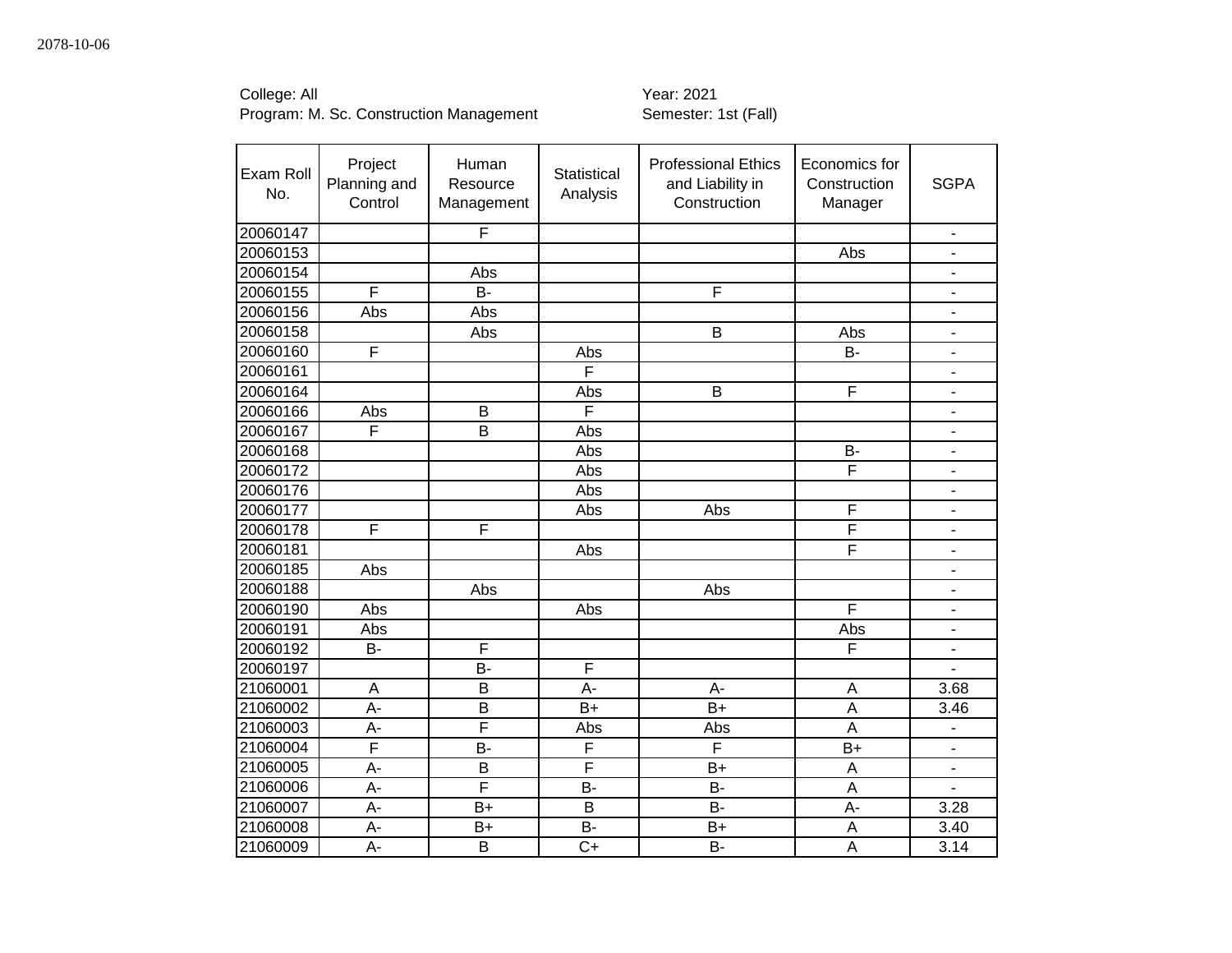| Exam Roll<br>No. | Project<br>Planning and<br>Control | Human<br>Resource<br>Management | Statistical<br>Analysis | <b>Professional Ethics</b><br>and Liability in<br>Construction | Economics for<br>Construction<br>Manager | <b>SGPA</b>              |
|------------------|------------------------------------|---------------------------------|-------------------------|----------------------------------------------------------------|------------------------------------------|--------------------------|
| 21060010         | B                                  | F                               | B                       | F                                                              | A-                                       | $\overline{\phantom{0}}$ |
| 21060011         | $B+$                               | F                               | F                       | <b>B-</b>                                                      | А-                                       |                          |
| 21060012         | Α                                  | А-                              | $A -$                   | A-                                                             | Α                                        | 3.82                     |
| 21060013         | A                                  | $B+$                            | $B+$                    | A-                                                             | A                                        | 3.66                     |
| 21060014         | F                                  | F                               | F                       | F                                                              | Abs                                      | $\overline{a}$           |
| 21060015         | A-                                 | <b>B-</b>                       | Abs                     | Abs                                                            | Abs                                      |                          |
| 21060016         | $\overline{B}$                     | $B+$                            | $B+$                    | A-                                                             | Expelled                                 | $\overline{\phantom{0}}$ |
| 21060017         | Abs                                | F                               | F                       | Abs                                                            | Abs                                      | $\overline{\phantom{0}}$ |
| 21060018         | B-                                 | B                               | $B+$                    | A-                                                             | F                                        | ۰                        |
| 21060019         | <b>B-</b>                          | $B+$                            | F                       | $B+$                                                           | <b>B-</b>                                | $\overline{\phantom{0}}$ |
| 21060020         | F                                  | A-                              | B                       | А-                                                             | <b>B-</b>                                | ۰                        |
| 21060021         | F                                  | A                               | B                       | A-                                                             | F                                        | ۰                        |
| 21060022         | F                                  | Expelled                        | A-                      | A-                                                             | F                                        | $\overline{\phantom{0}}$ |
| 21060023         | F                                  | A-                              | $B+$                    | A-                                                             | Abs                                      | $\frac{1}{2}$            |
| 21060024         | F                                  | A-                              | F                       | A-                                                             | Abs                                      | -                        |
| 21060025         | F                                  | F                               | B                       | $\mathsf B$                                                    | F                                        | $\overline{\phantom{0}}$ |
| 21060026         | F                                  | A-                              | F                       | A-                                                             | F                                        | ٠                        |
| 21060027         | F                                  | <b>B-</b>                       | F                       | $B+$                                                           | F                                        | Ξ.                       |
| 21060028         | <b>B-</b>                          | $B+$                            | $\overline{F}$          | A-                                                             | B-                                       |                          |
| 21060029         | $B -$                              | B                               | $\overline{F}$          | А-                                                             | F                                        |                          |
| 21060030         | B                                  | B+                              | A-                      | A-                                                             | B-                                       | 3.28                     |
| 21060031         | $\overline{\mathsf{B}}$            | A                               | A-                      | A                                                              | A-                                       | 3.68                     |
| 21060032         | $\overline{\mathsf{B}}$            | $B+$                            | A-                      | $\overline{A}$                                                 | B                                        | 3.40                     |
| 21060033         | F                                  | $B+$                            | F                       | A-                                                             | F                                        |                          |
| 21060034         | B                                  | B                               | $B+$                    | A-                                                             | <b>B-</b>                                | 3.14                     |
| 21060035         | F                                  | B                               | B                       | A-                                                             | B                                        |                          |
| 21060036         | F                                  | B                               | B                       | $B+$                                                           | F                                        |                          |
| 21060037         | B                                  | A-                              | A-                      | A                                                              | B                                        | 3.48                     |
| 21060038         | <b>B-</b>                          | $B+$                            | A                       | A                                                              | B                                        | 3.40                     |
| 21060039         | <b>B-</b>                          | $B+$                            | F                       | A-                                                             | <b>B-</b>                                | $\overline{a}$           |
| 21060040         | <b>B-</b>                          | A-                              | A                       | A-                                                             | B                                        | 3.42                     |
| 21060041         | F                                  | B                               | $\overline{F}$          | $B+$                                                           | F                                        | ÷,                       |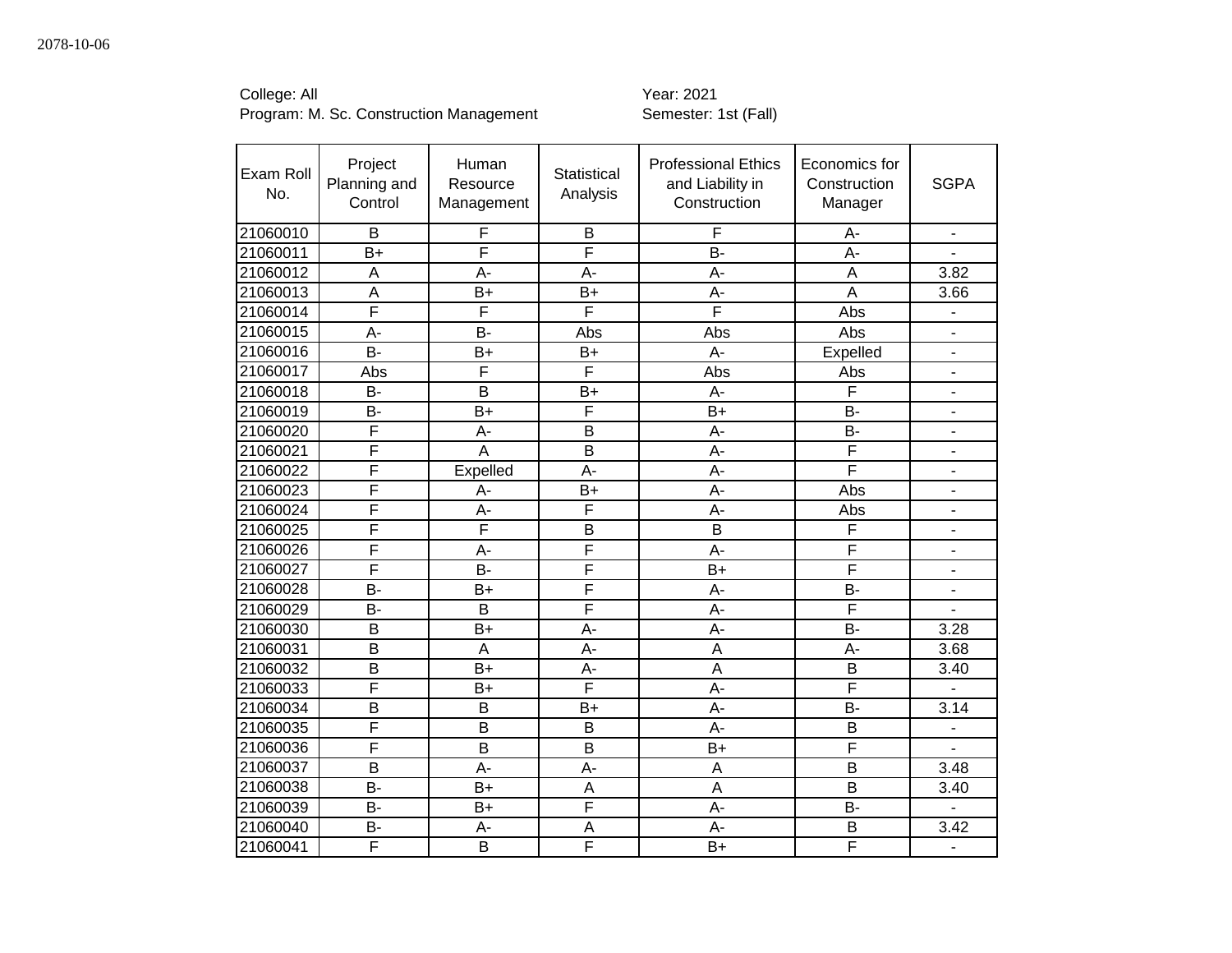College: All Year: 2021

| Exam Roll<br>No. | Project<br>Planning and<br>Control | Human<br>Resource<br>Management | Statistical<br>Analysis | <b>Professional Ethics</b><br>and Liability in<br>Construction | Economics for<br>Construction<br>Manager | <b>SGPA</b>              |
|------------------|------------------------------------|---------------------------------|-------------------------|----------------------------------------------------------------|------------------------------------------|--------------------------|
| 21060042         | Abs                                | $B+$                            | A                       | Abs                                                            | <b>B-</b>                                |                          |
| 21060043         | B                                  | A                               | A-                      | A                                                              | A-                                       | 3.68                     |
| 21060044         | F                                  | B                               | B-                      | A-                                                             | $C+$                                     |                          |
| 21060045         | F                                  | Ē                               | $\overline{F}$          | F                                                              | Abs                                      |                          |
| 21060046         | A-                                 | B                               | Abs                     | F                                                              | $\overline{\mathsf{F}}$                  |                          |
| 21060047         | A                                  | B                               | B                       | А-                                                             | $B+$                                     | 3.40                     |
| 21060048         | A                                  | $A -$                           | $B+$                    | A                                                              | $B+$                                     | 3.66                     |
| 21060049         | A-                                 | A-                              | $B+$                    | A                                                              | <b>B-</b>                                | 3.48                     |
| 21060050         | A-                                 | $A -$                           | F                       | A-                                                             | F                                        |                          |
| 21060051         | $\overline{A}$                     | $\overline{A}$                  | <b>B-</b>               | $\overline{A}$                                                 | $B -$                                    | 3.48                     |
| 21060052         | A-                                 | B                               | F                       | A                                                              | F                                        |                          |
| 21060053         | $B+$                               | $B+$                            | B                       | $A -$                                                          | B                                        | 3.26                     |
| 21060054         | Abs                                | Abs                             | Abs                     | $A -$                                                          | Abs                                      | $\blacksquare$           |
| 21060055         | A-                                 | B                               | F                       | A-                                                             | B                                        | $\blacksquare$           |
| 21060056         | $B+$                               | B                               | $\overline{F}$          | $B+$                                                           | B                                        |                          |
| 21060057         | $B+$                               | B                               | F                       | $A -$                                                          | $\overline{\mathsf{F}}$                  | $\blacksquare$           |
| 21060058         | $B+$                               | <b>B-</b>                       | F                       | A                                                              | <b>B-</b>                                |                          |
| 21060059         | $B+$                               | B                               | Abs                     | A                                                              | B                                        |                          |
| 21060060         | A                                  | B                               | $B+$                    | A-                                                             | B                                        | 3.40                     |
| 21060061         | F                                  | A                               | A-                      | $B+$                                                           | A-                                       |                          |
| 21060062         | $\overline{\mathsf{F}}$            | $A -$                           | Abs                     | $B+$                                                           | $B+$                                     |                          |
| 21060063         | Abs                                | Abs                             | Abs                     | Abs                                                            | Abs                                      |                          |
| 21060064         | B-                                 | A                               | A-                      | A-                                                             | A-                                       | 3.56                     |
| 21060065         | F                                  | A                               | A-                      | A-                                                             | A-                                       |                          |
| 21060066         | B                                  | $A -$                           | A                       | $B+$                                                           | $B+$                                     | 3.46                     |
| 21060067         | F                                  | B                               | $B+$                    | Abs                                                            | $B+$                                     |                          |
| 21060068         | $\overline{B}$                     | $\overline{A}$                  | A                       | A                                                              | A                                        | 3.80                     |
| 21060069         | <b>B-</b>                          | $A -$                           | A-                      | A-                                                             | $B+$                                     | 3.42                     |
| 21060070         | F                                  | $A -$                           | A-                      | $B+$                                                           | $B+$                                     | $\overline{\phantom{a}}$ |
| 21060071         | F                                  | A                               | A-                      | A-                                                             | A-                                       | $\blacksquare$           |
| 21060072         | F                                  | $B+$                            | F                       | A-                                                             | $B+$                                     | $\blacksquare$           |
| 21060073         | B-                                 | A                               | A                       | A-                                                             | $A -$                                    | 3.62                     |